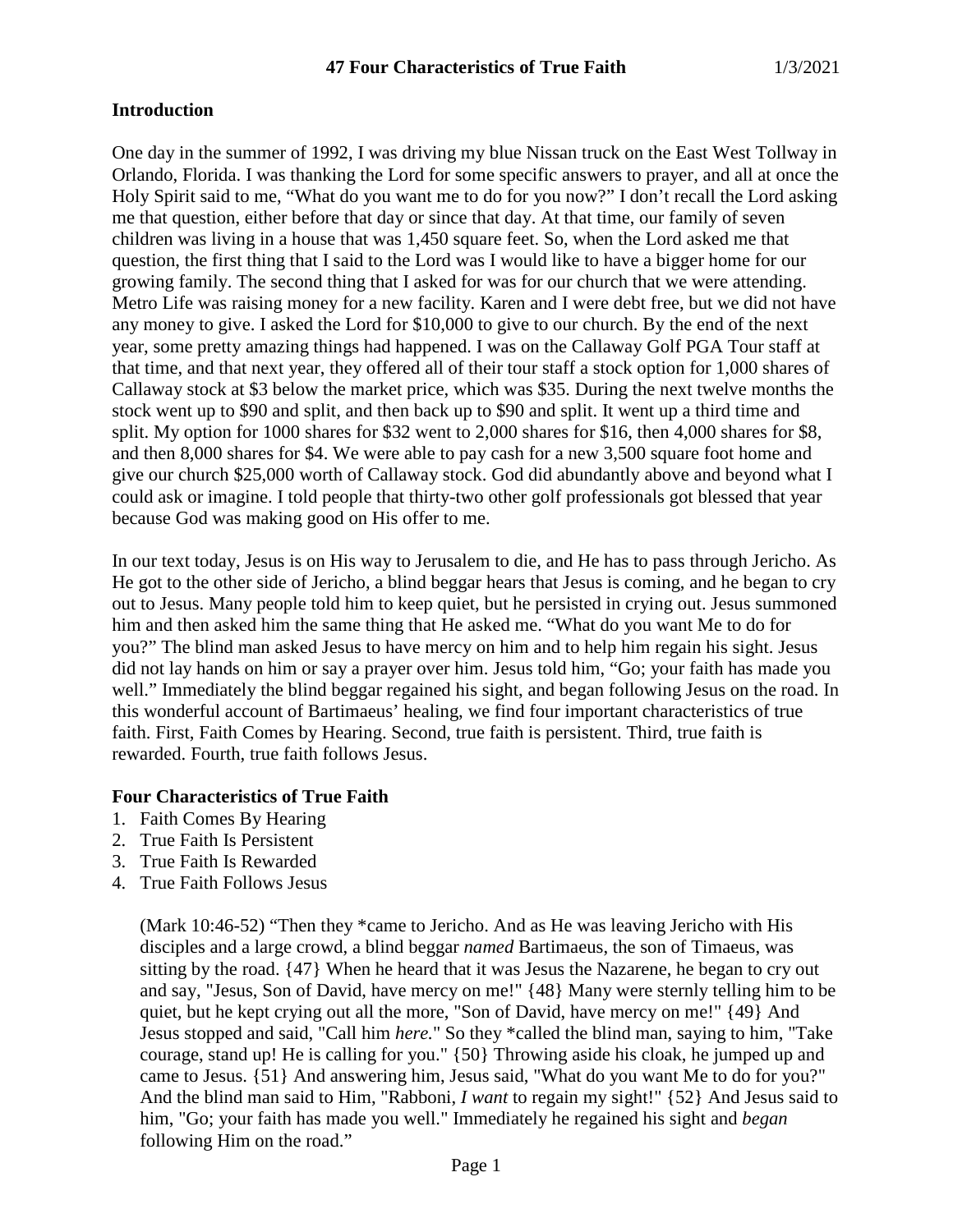## 1. **Faith Comes By Hearing** (Mark 10:46-47)

Our text begins with Jesus and the disciples arriving in Jericho. They were on their way to Jerusalem, where Jesus would be arrested, condemned, handed over to the Romans to be crucified, be crucified, and then be raised up from the dead. They had been in Perea, and had now crossed back over the Jordan and are in Jericho.

(Mark 10:46) "Then they \*came to Jericho. And as He was leaving Jericho with His disciples and a large crowd, a blind beggar *named* Bartimaeus, the son of Timaeus, was sitting by the road."

You will notice that there is a star in front of the word came. In the NASB, the Lockman Foundation gives some explanations of the various symbols they use. *"A star (\*) is used to mark verbs that are historical presents in the Greek which have been translated with an English past tense in order to conform to modern usage. The translators recognized that in some contexts the present tense seems more unexpected and unjustified to the English reader than a past tense would have been. But Greek authors frequently used the present tense for the sake of heightened vividness, thereby transporting their readers in imagination to the actual scene at the time of occurrence. However, the translators felt that it would be wise to change these historical presents to English past tenses."* What this tells us is that Mark (and the Holy Spirit) wanted to highlight the significance of there coming to Jericho. God wanted to take us back to this scene in our imagination and think about what is happening. So, let's think about the scene for a minute.

We do not know all that happened in Jericho. There is a large gap in the middle of verse fortysix. They came to Jericho, and now they are leaving Jericho. We don't know how many came with the disciples to Jericho, but as they were leaving, there was a large crowd. I believe that Jesus preached the gospel in Jericho, and healed those who were sick, and probably cast out some demons. That is what He did everywhere He went. He proclaimed the gospel, and He demonstrated the gospel. His ministry authenticated His Messiahship and it also attracted large crowds. I think there is something else very significant in this passage for us this morning. God wants us to learn a significant lesson about faith from Bartimaeus.

Let's take a quick look at Bartimaeus. His name is a combination of two words: Bar, which means son, and Timaeus, which comes from the Hebrew word, tame, which means unclean. His name literally means son of uncleanness. We do not know why Bartimaeus was given this horrible name. We don't know if his father or mother was a Gentile, or if they had leprosy or some other condition that would warrant this name. Let's look at the implications of this. He is blind, and this could have been a result of a disease or sin. Because of his blindness, he had no way of earning money, so he is poor and does the only thing he knows to do, which is to beg for money. Notice that this encounter with Jesus happens as they were leaving Jericho. Unclean people with leprosy, were not allowed in the towns, but had to live outside the city, usually in colonies. I believe if Bartimaeus would have been leprous, that would have been recorded in our text. But, he is the son of uncleanness, and he may have been outside the town because of his uncleanness. We find him sitting by the road. He was not part of the crowd that was following Jesus; he was sitting there on the outskirts of town waiting for people to come by and give him money. Bartimaeus is a poor beggar, is the son of uncleanness, is blind and dependent on others, and may have been a social outcast. It is no wonder that when he begins to call out to Jesus that the people around him tell him to shut up. They had no respect, regard, or value for this blind beggar.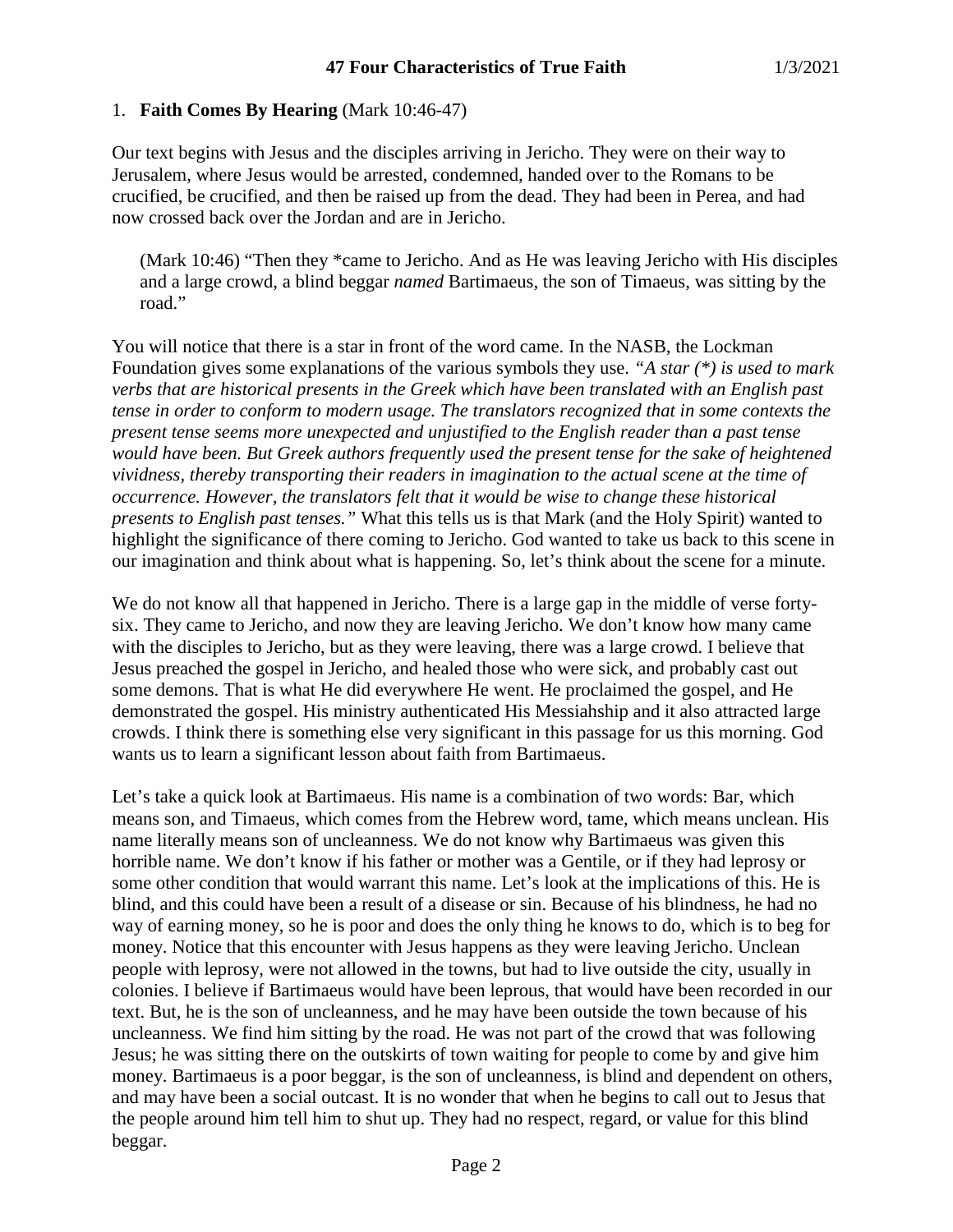## **47 Four Characteristics of True Faith** 1/3/2021

As Jesus came by, Bartimaeus heard that it was Jesus the Nazarene. When he heard this, he began to cry out and say, Jesus, Son of David, have mercy on me.

(Mark 10:46-47) "When he heard that it was Jesus the Nazarene, he began to cry out and say, "Jesus, Son of David, have mercy on me!"

I want to look at several points before moving on. We don't know all that Bartimaeus heard, but he did hear about Jesus. The name Jesus comes from the Hebrew word, Jehoshua (Strong's H3091), which means Jehovah saves, or the Lord is Salvation.

Bartimaeus heard that Jesus the Nazarene was the one that the crowds were following. The Jews knew that the Messiah would come from Nazareth. In Matthew 2:23, we find that Jesus "came and lived in a city called Nazareth. This was to fulfill what was spoken through the prophets: 'He shall be called a Nazarene.'" In John 1:45, when Philip found Nathanael, he said to him, "We have found Him of whom Moses in the Law and also the Prophets wrote – Jesus of Nazareth, the son of Joseph." So, Moses and other prophets had prophesied that the Messiah would come out of Nazareth.

(Matt 2:23) "and came and lived in a city called Nazareth. This was to fulfill what was spoken through the prophets: "He shall be called a Nazarene."

(John 1:45-46) "Philip \*found Nathanael and \*said to him, "We have found Him of whom Moses in the Law and also the Prophets wrote—Jesus of Nazareth, the son of Joseph."

Next, Bartimaeus calls out, "Jesus, Son of David, have mercy on me!" He has obviously heard that Jesus is the Son of David. The Jews believed knew that the Messiah would come from the lineage of David. In Isaiah 11:1, the prophet wrote that "there shall come forth a shoot from the stump of Jesse, and a branch from his roots shall bear fruit." In Psalm 89, Ethan prophesied, "I have made a covenant with My chosen; I have sworn to David My servant, I will establish your seed forever and build up your throne to all generations."

(Is 11:1) "There shall come forth a shoot from the stump of Jesse, and a branch from his roots shall bear fruit."

(Ps 89:3-4) "I have made a covenant with My chosen; I have sworn to David My servant, {4} I will establish your seed forever and build up your throne to all generations." Selah."

When Peter was preaching his sermon at Pentecost, there were Jews from all over the world listening. In Acts 2:30 he stated, "And so, because he was a prophet and knew that God had sworn to him with an oath to seat one of his descendants on his throne, he looked ahead and spoke of the resurrection of the Christ..." Peter was quoting the prophecies from 2 Samuel 7:12, Psalm 89, and Psalm 132:11. These Jews that were listening understood the prophecies that the Messiah or Christ would come from the seed of David.

(Acts 2:29-30) "Brethren, I may confidently say to you regarding the patriarch David that he both died and was buried, and his tomb is with us to this day. {30} And so, because he was a prophet and knew that GOD HAD SWORN TO HIM WITH AN OATH TO SEAT *one* OF HIS DESCENDANTS ON HIS THRONE,"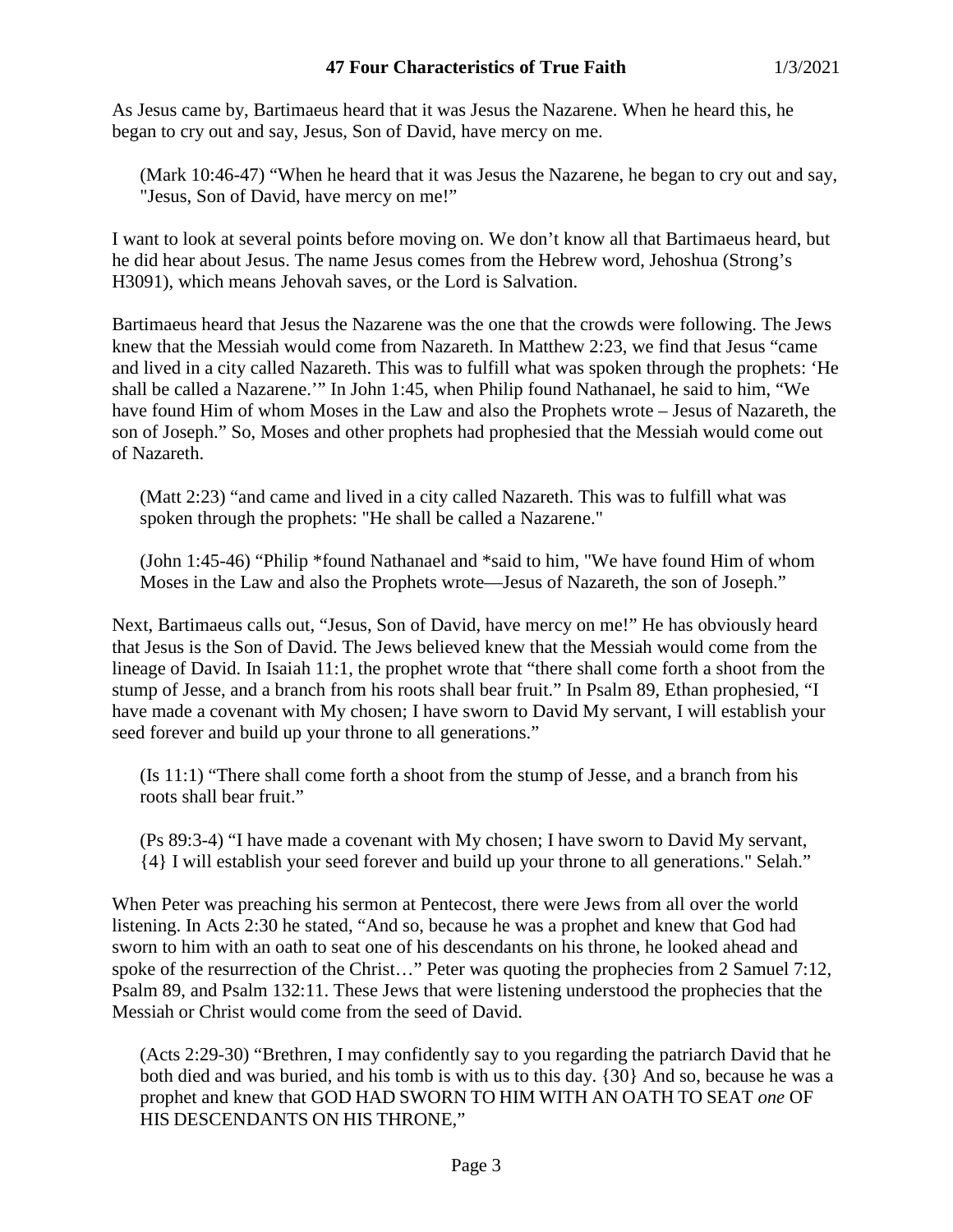So, Bartimaeus HEARS that Jesus the Nazarene, the Son of David, was passing by and he called out to him repeatedly, "have mercy on me." Bartimaeus knows that he is blind. Bartimaeus knows he is poor and cannot buy his way to heaven. Bartimaeus knows that he is the son of uncleaness, that he is a sinner, and his works will not get him to heaven. In light of all of this, something happened to Bartimaeus when he HEARD about Jesus. Bartimaeus HEARD and believed that Jesus was the Messiah, and he pleaded with Jesus to have mercy on him.

In Romans 10, Paul wrote that whoever believes in Jesus will not be disappointed, and that whoever calls on the name of the Lord will be saved. Then, he asks some questions. "How then will they call on Him in whom they have not believed? How will they believe in Him whom they have not heard? And how will they hear without a preacher? How will they preach unless they are sent…So faith comes by hearing, and hearing by the word of Christ." Faith comes from hearing, and hearing by the word or rhema of Christ. Something ignited inside of Bartimaeus when he HEARD that Jesus of Nazareth, the Son of David, was passing by. Bartimaeus believed the report that he just heard.

(Rom 10:11-17) "For the Scripture says, "WHOEVER BELIEVES IN HIM WILL NOT BE DISAPPOINTED." {12} For there is no distinction between Jew and Greek; for the same Lord is Lord of all, abounding in riches for all who call on Him; {13} for "WHOEVER" WILL CALL ON THE NAME OF THE LORD WILL BE SAVED." {14} How then will they call on Him in whom they have not believed? How will they believe in Him whom they have not heard? And how will they hear without a preacher? {15} How will they preach unless they are sent? Just as it is written, "HOW BEAUTIFUL ARE THE FEET OF THOSE WHO BRING GOOD NEWS OF GOOD THINGS!" {16} However, they did not all heed the good news; for Isaiah says, "LORD, WHO HAS BELIEVED OUR REPORT?" {17} So faith *comes* from hearing, and hearing by the word of Christ."

In Galatians 3:1-2 Paul addressed the Galatians about how they came to Christ. There were some false teachers who had come in and said that they had to practice the Law to be saved. So, Paul said to them, "This is the only thing I want to find out from you: did you receive the Spirit by the works of the Law, or by hearing with faith?" When Paul preached to the Galatians, they heard and believed and were saved. It was hearing with faith. That is exactly what happened to Bartimaeus; he HEARD with faith. He believed and asked Jesus to have mercy on him.

(Gal 3:1-2) "You foolish Galatians, who has bewitched you, before whose eyes Jesus Christ was publicly portrayed *as* crucified? {2} This is the only thing I want to find out from you: did you receive the Spirit by the works of the Law, or by hearing with faith?"

#### **2. True Faith is Persistent** (Mark 10:48)

When Bartimaeus started crying out for Jesus, many were sternly telling him to be quiet. They told him to shut up. They gave him no respect. They gave him no opportunity. They essentially told him that he was unimportant and unworthy to be heard from. The devil likes to tell people that they are unworthy, unimportant, shameful, and unclean. But notice Bartimaeus' response. When they told him to be quiet, he kept crying out all the more. True faith is persistent. True faith does not take no for an answer.

(Mark 10:48) "Many were sternly telling him to be quiet, but he kept crying out all the more, 'Son of David, have mercy on me!'"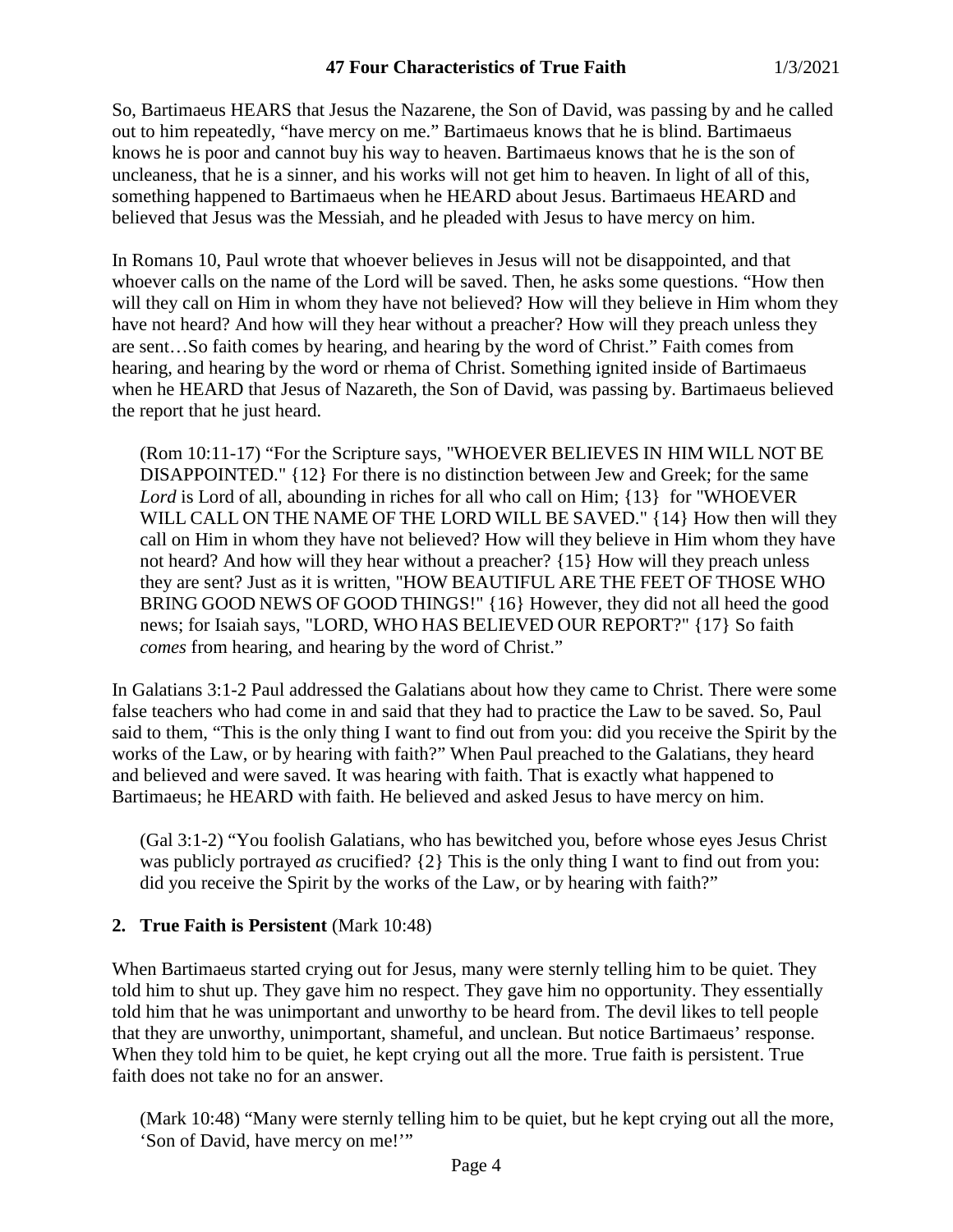We saw in Mark 7 that the Syrophoenician woman whose daughter had an unclean spirit was persistent. Mark records that "she kept asking Him." She was persistent in her request. When Jesus told her that the children needed to satisfied first, and that it is not good to take the children's bread and throw it to the dogs, she did not take offense; she kept persisting. She answered, "Yes, Lord, but even the dogs under the table feed on the children's crumbs." She was not going to take no for an answer. She believed Jesus could heal her daughter and she was not going to stop for anything. Notice what Jesus did in response to her answer. He said to her, "Because of this answer, go; the demon has gone out of your daughter."

(Mark 7:24-30) "Jesus got up and went away from there to the region of Tyre. And when He had entered a house, He wanted no one to know *of it;* yet He could not escape notice. {25} But after hearing of Him, a woman whose little daughter had an unclean spirit immediately came and fell at His feet. {26} Now the woman was a Gentile, of the Syrophoenician race. And she kept asking Him to cast the demon out of her daughter. {27} And He was saying to her, "Let the children be satisfied first, for it is not good to take the children's bread and throw it to the dogs." {28} But she answered and \*said to Him, "Yes, Lord, *but* even the dogs under the table feed on the children's crumbs." {29} And He said to her, "Because of this answer go; the demon has gone out of your daughter." {30} And going back to her home, she found the child lying on the bed, the demon having left."

In Luke 11, Jesus' disciples asked Him to teach them to pray. He gave them the model prayer, and then followed up with a discussion on persistence. He gave a parable about a man that had a friend come to his house and he had nothing to set before him. So, he went to a neighbor at midnight and asked him to lend him three loaves of bread. The neighbor told him to stop bothering him because he was in bed. But, the man persisted in asking and because of that the neighbor got up and gave him the three loaves. Jesus was telling about the importance of being persistent in our prayers. He did not have to teach Bartimaeus or the Syrophoenician woman; they were already persistent.

(Luke 11:5-8) "Then He said to them, "Suppose one of you has a friend, and goes to him at midnight and says to him, 'Friend, lend me three loaves; {6} for a friend of mine has come to me from a journey, and I have nothing to set before him'; {7} and from inside he answers and says, 'Do not bother me; the door has already been shut and my children and I are in bed; I cannot get up and give you *anything.*' {8} I tell you, even though he will not get up and give him *anything* because he is his friend, yet because of his persistence he will get up and give him as much as he needs."

Jesus followed that parable up with some exhortations and promises. He told His disciples to ask, and the verb tense is a continuous action, i.e. keep on asking. The promise is that if you keep on asking it will be given to you. Jesus then said to keep seeking and they will find, and to keep knocking and the door will be opened to them. Jesus wanted His disciples to know the importance of persistence.

(Luke 11:9-10) "So I say to you, ask, and it will be given to you; seek, and you will find; knock, and it will be opened to you. {10} For everyone who asks, receives; and he who seeks, finds; and to him who knocks, it will be opened."

In Luke 18, Jesus gave another parable to teach His disciples about persistence. He told about a widow that kept coming to a judge who did not fear God. She wanted legal protection, and he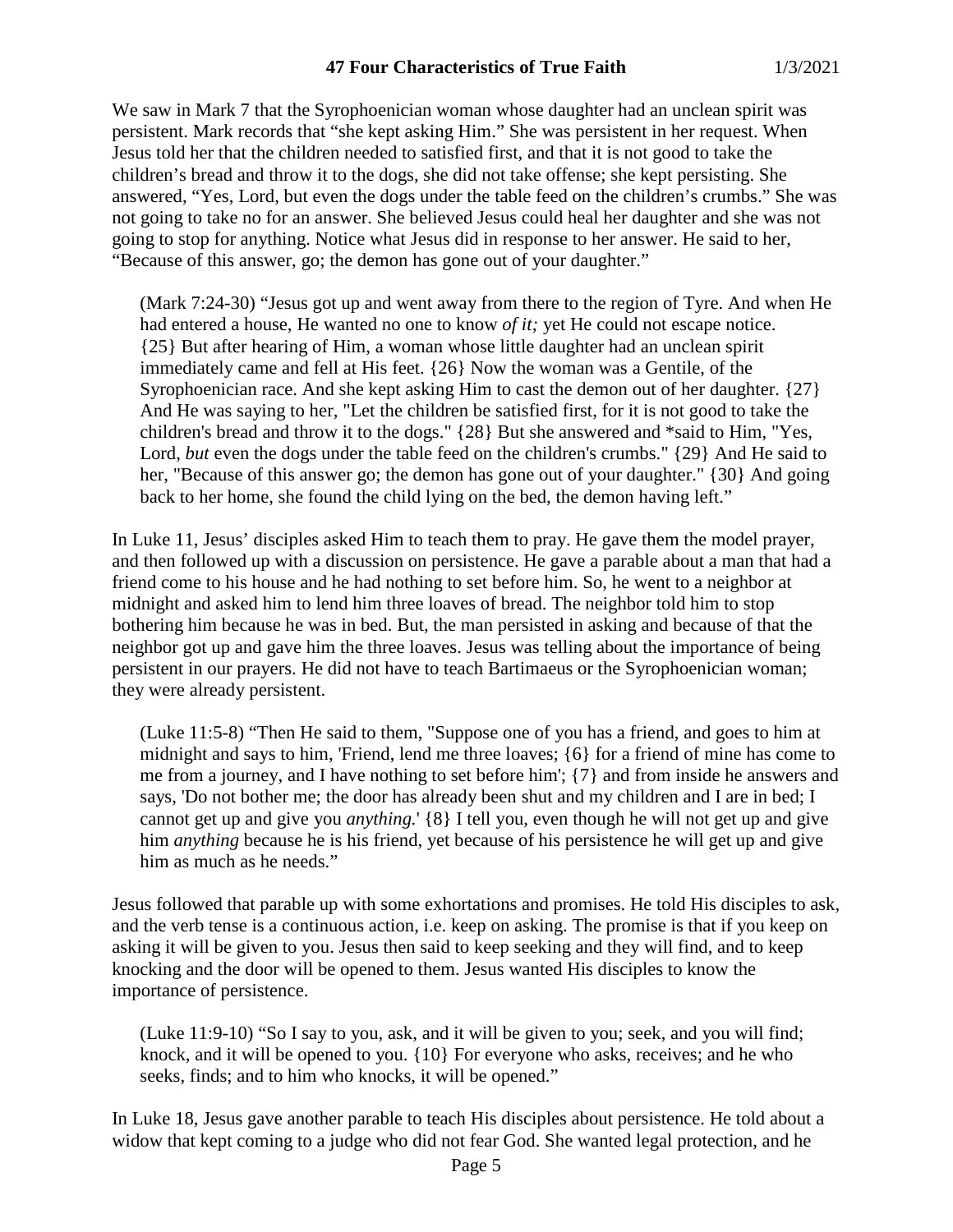was unwilling to give it to her at first. But this woman kept coming to him and bothering him, and he said, "yet because this widow bothers me, I will give her legal protection, otherwise by continually coming she will wear me out." The woman obtained her legal protection from an unrighteous judge because of her persistence. Notice how Jesus ended the parable. He said, "However, when the Son of Man comes, will He find faith on the earth?" True faith is persistent.

(Luke 18:1-8) "Now He was telling them a parable to show that at all times they ought to pray and not to lose heart, {2} saying, "In a certain city there was a judge who did not fear God and did not respect man. {3} "There was a widow in that city, and she kept coming to him, saying, 'Give me legal protection from my opponent.' {4} For a while he was unwilling; but afterward he said to himself, 'Even though I do not fear God nor respect man, {5} yet because this widow bothers me, I will give her legal protection, otherwise by continually coming she will wear me out.'" {6} And the Lord said, "Hear what the unrighteous judge \*said; {7} now, will not God bring about justice for His elect who cry to Him day and night, and will He delay long over them? {8} I tell you that He will bring about justice for them quickly. However, when the Son of Man comes, will He find faith on the earth?"

### **3. True Faith Is Rewarded** (Mark 10:49-52)

Bartimaeus heard, believed, and kept calling out to Jesus. He got Jesus' attention, and Jesus told them to call Bartimaeus to come to Him. So they told him, "Take courage, stand up! He is calling for you." True faith is rewarded. Bartimaeus' faith is getting ready to get rewarded. Bartimaeus threw off his cloak, jumped up, and came to Jesus.

(Mark 10:49-50) "And Jesus stopped and said, "Call him *here.*" So they \*called the blind man, saying to him, "Take courage, stand up! He is calling for you." {50} Throwing aside his cloak, he jumped up and came to Jesus."

Jesus answered Bartimaeus. What had Bartimaeus been crying out? He had cried out for Jesus to have mercy on him, and do Jesus answered him, saying, "What do you want Me to do for you?" That was the question the Holy Spirit asked me that day in my blue Nissan truck. My family had a need for a bigger house. Bartimaeus' need was for his sight, so he said, "Rabboni, I want to regain my sight!" Jesus said to him, "Go, your faith has made you well." Immediately Bartimaeus regained his sight and began following Jesus on the road.

(Mark 10:51-52) "And answering him, Jesus said, "What do you want Me to do for you?" And the blind man said to Him, "Rabboni, *I want* to regain my sight!" {52} And Jesus said to him, "Go; your faith has made you well." Immediately he regained his sight and *began* following Him on the road."

In Hebrews 11, we learn that "he who comes to God must believe that He is and that He is a rewarder of those who seek Him. Bartimaeus heard of Jesus the Nazarene, the Son of David, and he believed that He is the Messiah. He persisted in crying out to Jesus to have mercy on him. He also believed that He is a rewarder of those who seek Him. Bartimaeus was going to keep persisting until he got his reward, which he got. Jesus immediately healed him of his blindness.

(Heb 11:6) "And without faith it is impossible to please *Him,* for he who comes to God must believe that He is and *that* He is a rewarder of those who seek Him."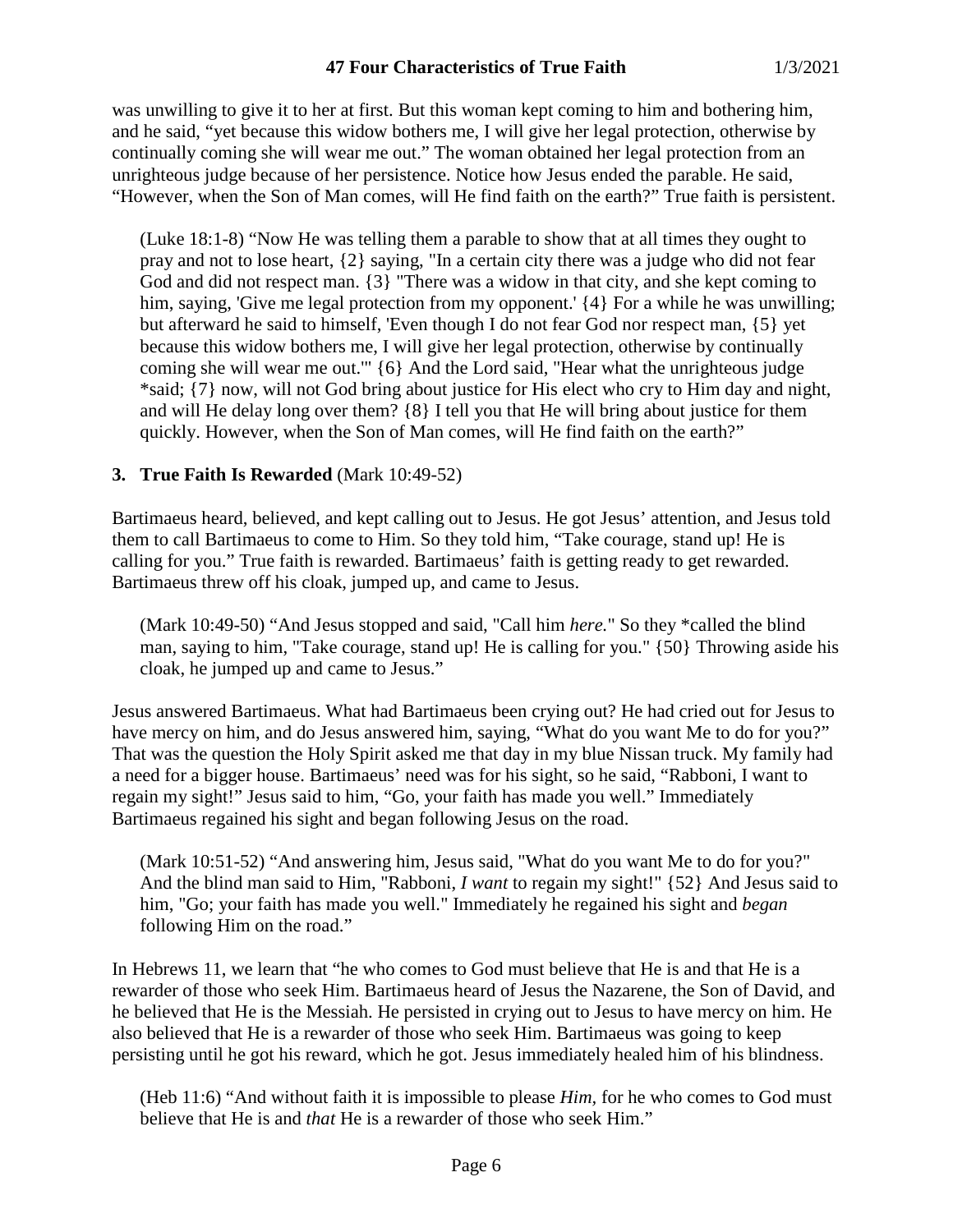## 4. **True Faith Follows Jesus** (Mark 10:52)

Bartimaeus immediately received his sight. His faith had been rewarded. Notice what Bartimaeus began to do; he began to follow Jesus. True faith follows Jesus. Jesus told people that if they wanted to be His disciple they needed to deny themselves, take up their cross, and follow Him. That is what Bartimaeus begins to do.

(Mark 10:52) "And Jesus said to him, "Go; your faith has made you well." Immediately he regained his sight and *began* following Him on the road."

(Luke 9:23) "And He was saying to *them* all, "If anyone wishes to come after Me, he must deny himself, and take up his cross daily and follow Me."

I come across a lot of people who tell me that they are Christians. When I ask them where they go to church, they tell me that they don't go to church. If I ask them what God is teaching them, they don't know. There are lots of people who think that they said a prayer and that they are now saved. Jesus said, if you want to come after Me, you have to deny yourself, take up your cross and follow Me. The word Christian, was first used at the church of Antioch, and it means a follower of Christ. It is only used three times in the New Testament. The three most used words would be disciple, believer, and saint. Disciple, which means a learner, is used 269 times. There are many people who say they are Christians, but are not following Christ, and are not learning the ways of Christ. We learn about Christ by spending time with the Lord in His word, in prayer, and actively fellowshipping with other disciples in a Bible-teaching church. Bartimaeus had true faith, and began to follow after Jesus.

(Acts 11:26) "and when he had found him, he brought him to Antioch. And for an entire year they met with the church and taught considerable numbers; and the disciples were first called Christians in Antioch."

# **Conclusion and Applications**

As we come to a close this morning, I want to go back to Mark 10:17-31, where Jesus has an encounter with the rich, young, ruler. This young man had everything that Bartimaeus did not have. He had money, a lot of money. He had position and status; he was a ruler in the synagogue. He had the outward appearance of being righteous. He did not have a name that suggested that he was the son of uncleanness or sin. He had everything, but this man went away grieving when Jesus told him to sell everything, give to the poor and come follow Him.

(Mark 10:21-22) "Looking at him, Jesus felt a love for him and said to him, "One thing you lack: go and sell all you possess and give to the poor, and you will have treasure in heaven; and come, follow Me." {22} But at these words he was saddened, and he went away grieving, for he was one who owned much property."

Bartimaeus was a poor man, who was begging for bread. Bartimaeus had no position or status. Bartimaeus was the son of uncleanness and he was blind. What a contrast! But, Bartimaeus went away full of joy and began to follow Jesus. He had no possessions to sell. Likewise, he had no idol standing in the way of following Jesus. Jesus said to His disciples, How hard it will be for those who are wealthy to enter the kingdom of God!"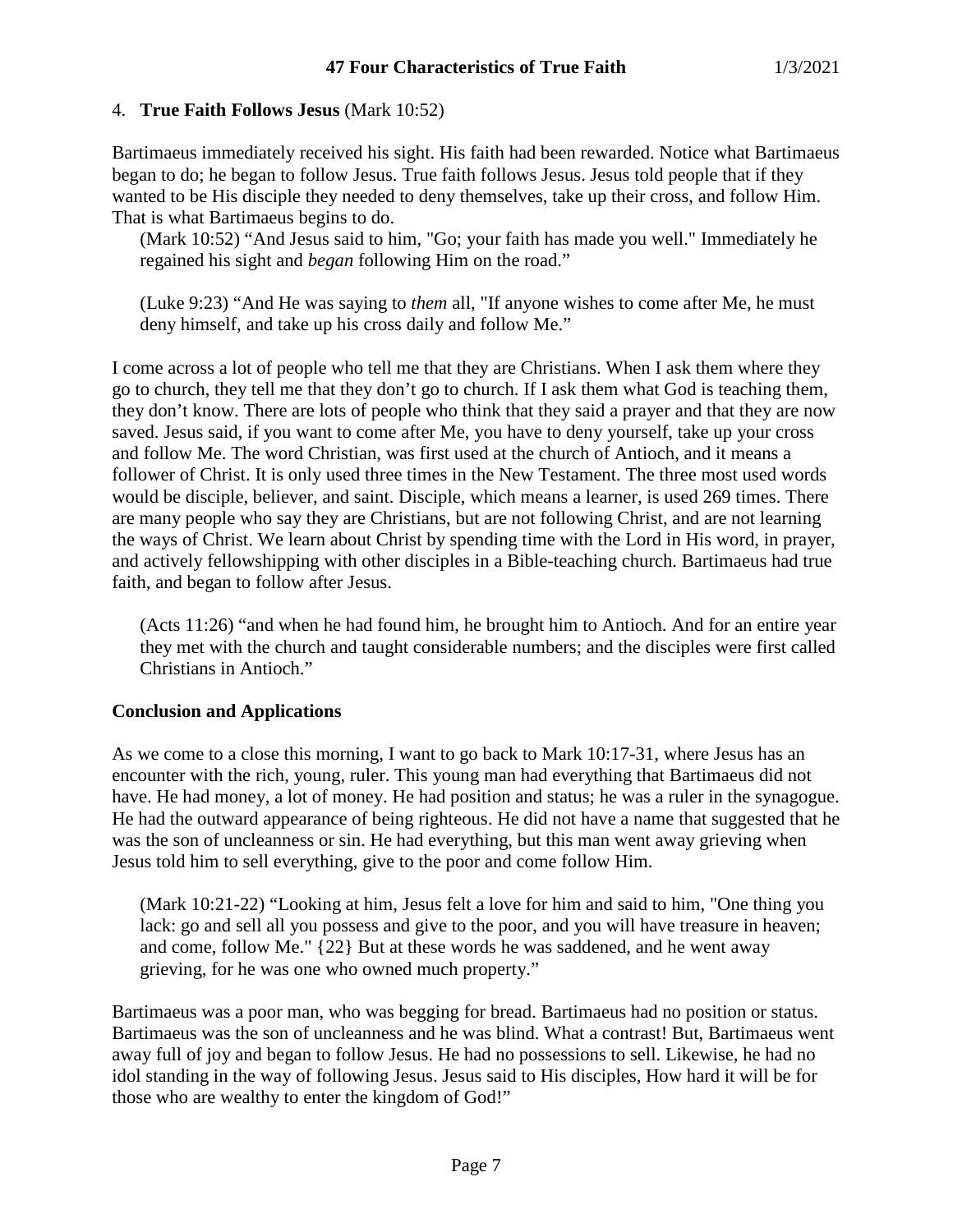In John 9, we have the account of another blind man being healed. The Pharisees were furious about this man's healing, and they threw him out of the synagogue. When Jesus heard that they had put him out, He searched and found him. He asked the man if he believed in the Son of Man, and he said, "Lord, I believe." And the man began worshiping Jesus. There were some Pharisees there that heard Jesus, and Jesus told them, "If you were blind, you would have no sin, but since you say, 'We see,' your sin remains."

(John 9:35-41) "Jesus heard that they had put him out, and finding him, He said, "Do you believe in the Son of Man?" {36} He answered, "Who is He, Lord, that I may believe in Him?" {37} Jesus said to him, "You have both seen Him, and He is the one who is talking with you." {38} And he said, "Lord, I believe." And he worshiped Him. {39} And Jesus said, "For judgment I came into this world, so that those who do not see may see, and that those who see may become blind." {40} Those of the Pharisees who were with Him heard these things and said to Him, "We are not blind too, are we?" {41} Jesus said to them, "If you were blind, you would have no sin; but since you say, 'We see,' your sin remains."

Bartimaeus was poor, and he had nothing keeping him from following Jesus. Bartimaeus was blind, but he saw his spiritual condition. He saw that he needed God's mercy and forgiveness in his life. He saw that he needed a Savior.

What about you this morning? Have you heard the gospel message? Do you believe that Jesus is the Messiah? Do you believe that He was born of a virgin, was crucified, and was raised from the dead on the third day? Have you asked God to have mercy on you? Have you asked Him to take away your spiritual blindness and your sins? This morning, if that is the desire of your heart, pray with me right now.

Father God, I believe that Jesus is the Son of David, the Son of God, the Messiah. I believe that You sent Him to take away the sins of the world. I believe that You sent Him to take away my sins and to open my eyes. Jesus, I ask You to have mercy on me and to come into my life. Jesus, I want to come after You and follow You. I want to be Your disciple. I confess You as my Lord and Savior this morning. In Jesus' name I pray. Amen.

There may be some of you this morning that believe and have received Christ, but you have not been following Jesus. The church at Ephesus believed and were persevering, but they had left their first love. They were not following Jesus. They looked religious, but their hearts were far from the Lord. This morning, if you are a believer, but have not been following Jesus, I want to invite you to pray with me.

Father God, I do believe that Jesus is the Messiah. I ask You to have mercy on me and forgive me for not following You. I ask You to forgive me for not loving you with all my heart. Lord, this is the start of a new year, and I want a new start in my journey with You. Help me to persevere. Create in me a clean heart, O God (Ps 51:10-12). Renew a steadfast spirit within me. Do not cast me away from Your presence and do not take the Holy Spirit from me. Cleanse me and fill me with Your Spirit. Lord, I commit myself to spending time with You, in Your presence, reading, praying, and worshiping You. Help me to love You with all my heart and to follow You this year. I ask this in Jesus' name. Amen.